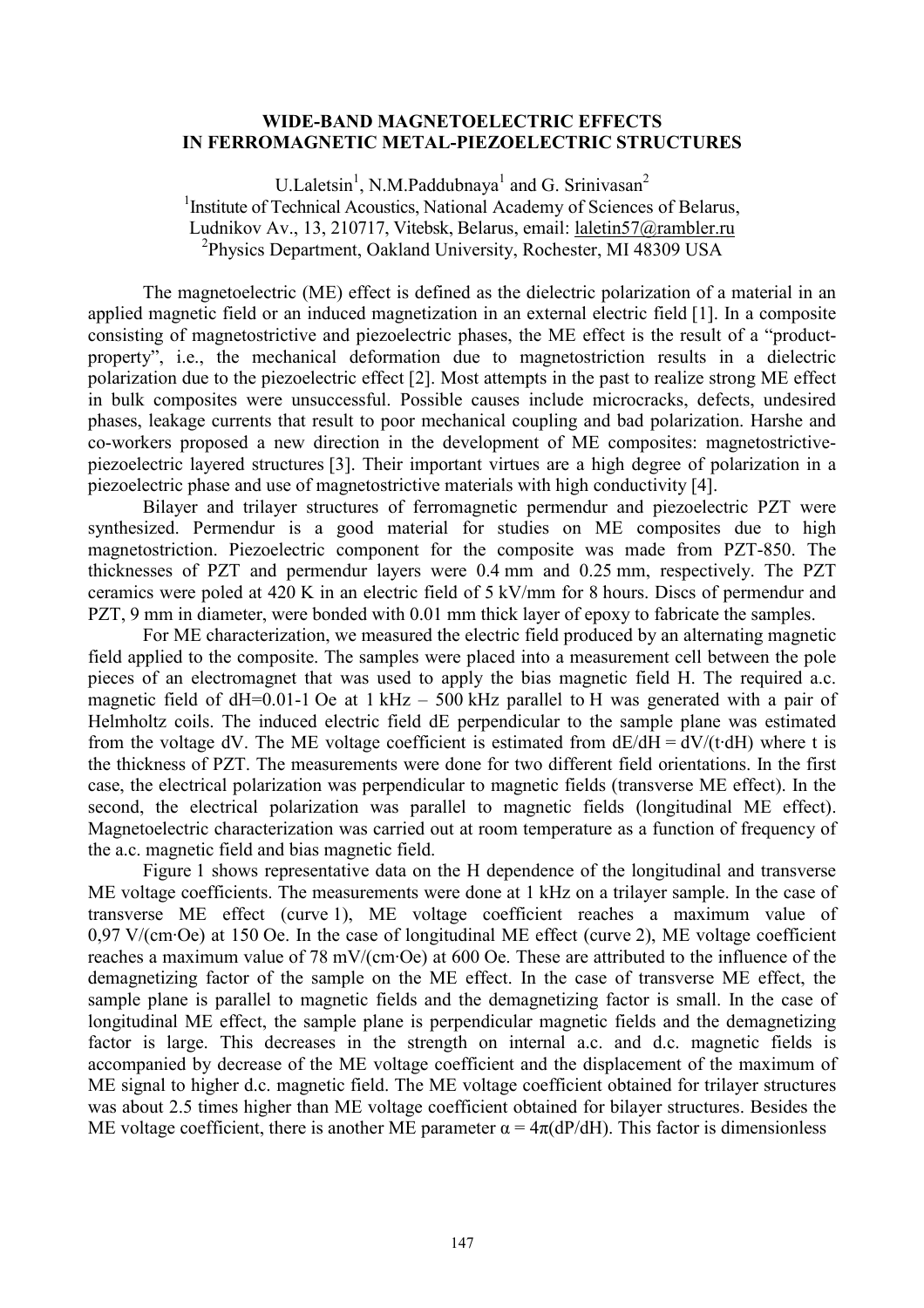

Figure 1. Field dependence of longitudinal and transverse ME voltage coefficients for trilayer structure of permendur-PZT-permendur.

and defines coefficient of change of polarization under the influence of magnetic field. For our composites the maximum is 3.4. This parameter is 10 times higher than that of the best ME bulk composites known.

We also performed studies on the frequency dependence of the transverse ME effect. The bias field was equal to 150 Oe and the voltage coefficients were measured as the frequency of the a.c. field. Consider first the data for the trilayer sample (Fig. 2). Upon increasing frequency, dE/dH remains small and constant for frequencies up to 250 kHz. At higher frequency, we observe a rapid increase in dE/dH to a maximum of 108 V/(cm·Oe) at 348 kHz. Finally, dE/dH levels off to 390 mV/(cm·Oe) at 500 kHz.



Figure 2. Frequency dependence of ME voltage coefficient for trilayer structure. The bias field H was set for maximum ME coupling.